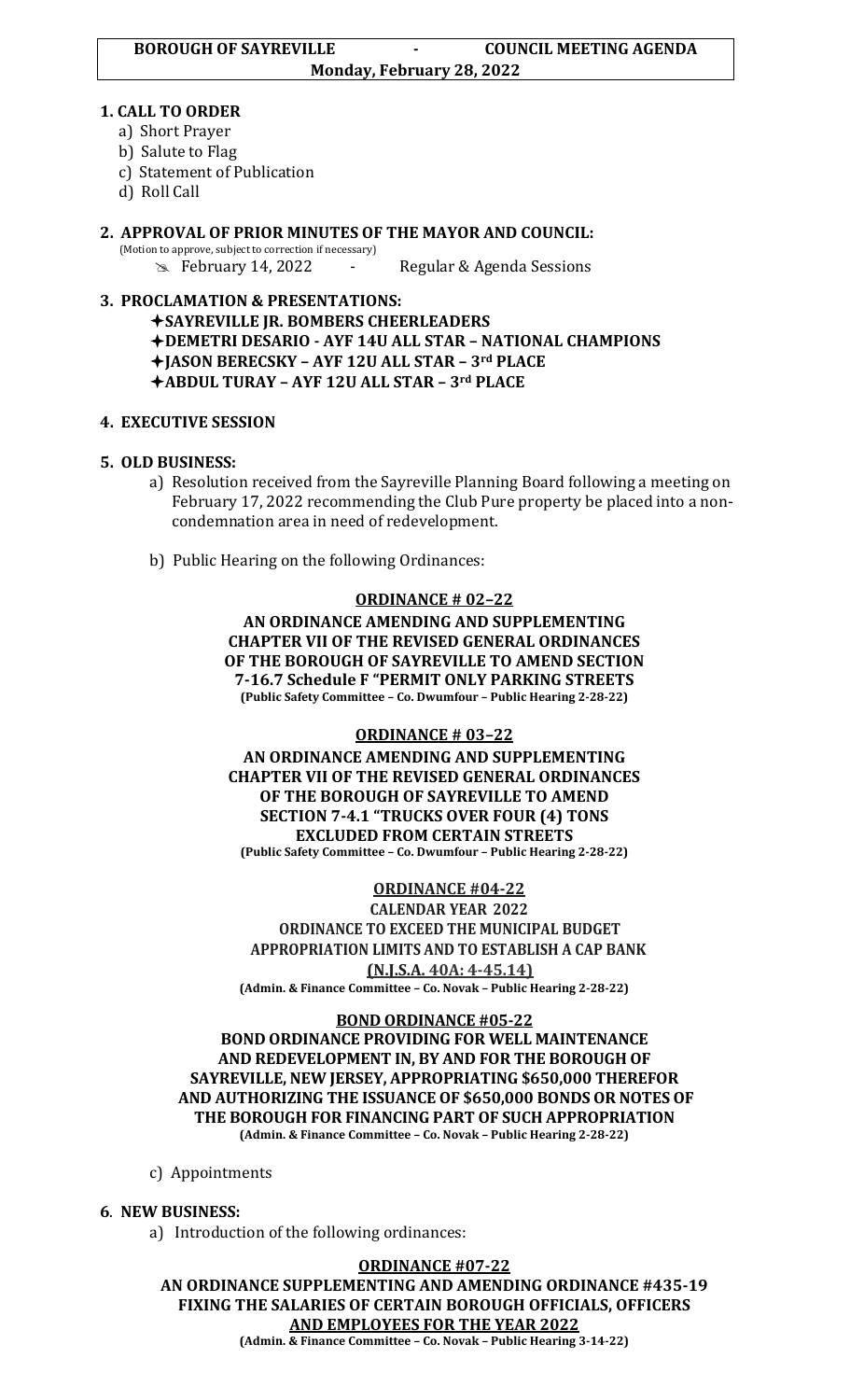# **ORDINANCE #08-22 AN ORDINANCE SUPPLEMENTING AND AMENDING ORDINANCE #436-19 FIXING THE SALARIES OF CERTAIN BOROUGH OFFICIALS, OFFICERS AND EMPLOYEES FOR THE YEAR 2022**

**(Admin. & Finance Committee – Co. Novak – Public Hearing 3-14-22)**

#### **ORDINANCE #09-22**

**AN ORDINANCE SUPPLEMENTING AND AMENDING ORDINANCE #437-19 FIXING THE SALARIES OF CERTAIN BOROUGH OFFICIALS, OFFICERS AND EMPLOYEES FOR THE YEAR 2022 (Admin. & Finance Committee – Co. Novak – Public Hearing 3-14-22)**

#### **ORDINANCE # 10-22 AN ORDINANCE AMENDING CHAPTER XVII "PARKS AND RECREATIONAL AREAS" OF THE REVISED GENERAL ORDINANCES OF THE BOROUGH OF SAYREVILLE (Sponsor – Co. Maher – Public Hearing 3-14-22)**

#### **7. CONSENT AGENDA/RESOLUTIONS** - PUBLIC PORTION AND APPROVAL ON CONSENT AGENDA ITEMS ONLY

- 2022-46 Resolution approving bills for payment.
- 2022-47 Awarding a contract for Security Guards at the Municipal Court through NJ State Contract 19-GNSV1-0084 from Allied Universal Protection Services in an amount not to exceed \$40,000.00.
- 2022-48 Awarding a contract for the Repair of a Payloader through NJ State Contract T2188/A85846 from Foley Caterpillar in an amount not to exceed \$43,979.43.
- 2022-49 Amending the Kennedy Park Playtime program for the Spring Session from ten weeks to four weeks with the following fees:
	- 2 days \$45 3 days \$65 4 days \$80 5 days \$90
- 2022-50 Authorizing the increase in fee for the Summer Camp for Residents to \$230 and Non-Resident to \$255.00.
- 2022-51 Awarding the contract for the Duhernal Well Maintenance and Redevelopment Services project to A.C. Schultes, Inc. of Woodbury Heights for their low bid price of \$508,000.00 subject to the appropriation of funds.
- 2022-52 Approving Change Order No. 1 for Lima Charlie Construction for the 2020 Roadway Paving and Reconstruction Project – Phase I which does not change the original amount of \$1,108,800.00.
- 2022-53 Awarding the contract for the 2021 Roadway Paving and Reconstruction Project – Phase I to S&G Paving, Inc. of Jamesburg for their low bid price of \$340,102.00 subject to the waiver of minor irregularities.
- 2022-54 Memorializing the appointment of Michael R. DuPont, Esq. of McKenna, DuPont, Stone & Washburne as Borough Attorney for 2022.
- 2022-55 Memorializing the appointment of McCarter & English, LLP as Bond Counsel for 2022.
- 2022-56 Memorializing the appointment of NW Financial Group, LLC as Financial Advisor for 2022.
- 2022-57 Memorializing the appointment of PKF O'Connor Davies as Accounting Services for 2022.